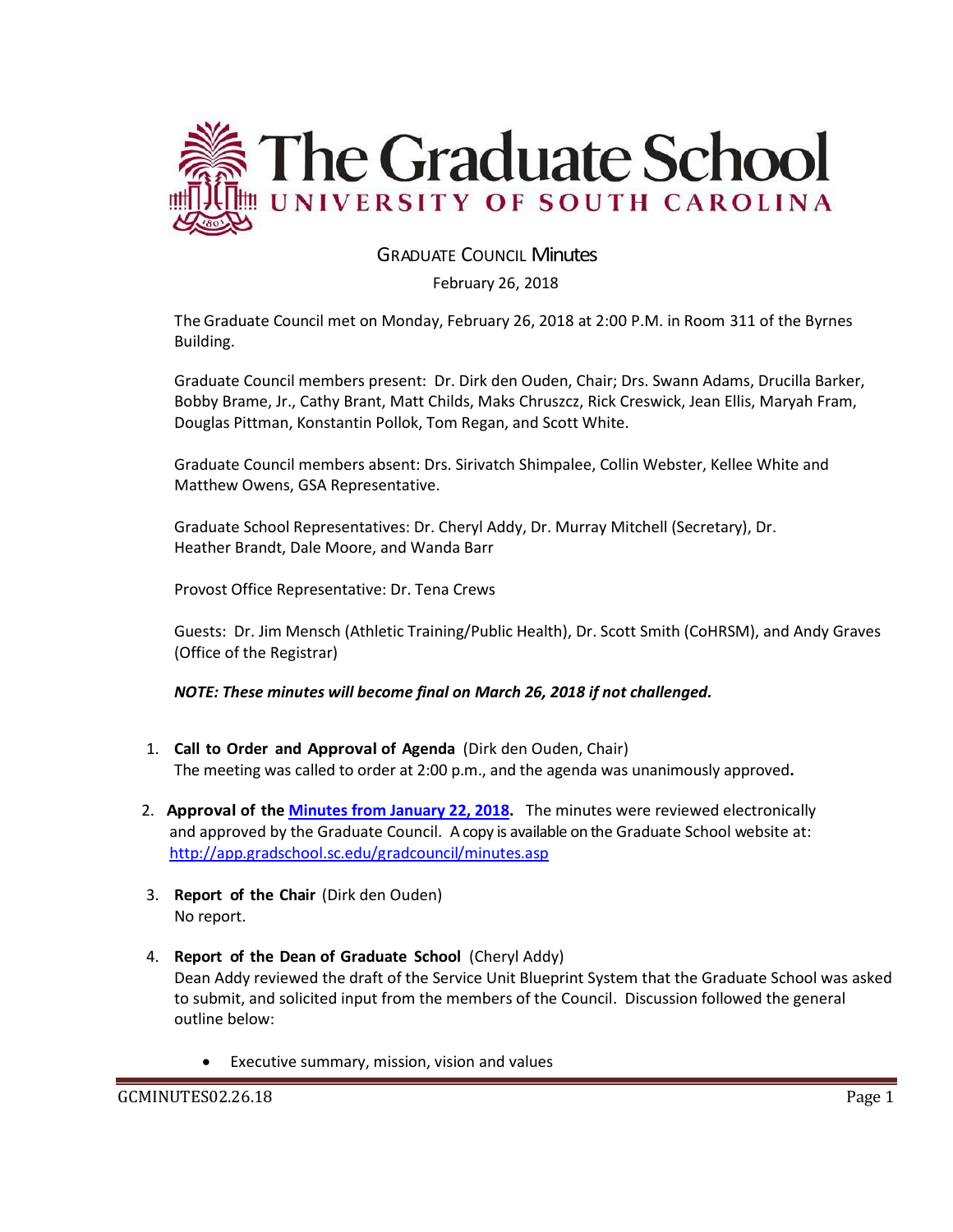- Goals (link to university goals, achievements, status and plans going forward)
- Information on specific programs/initiatives
- Community engagement
- Collaborations
- Campus climate and inclusion
- Concluding remarks

### 5. **Report of the Secretary of the Graduate Council** (Murray Mitchell)

Dr. Mitchell shared a few thoughts from the recent Conference of Southern Graduate Schools meeting in Fayetteville, Arkansas, attended by both Heather Brandt and him.

First, both of them presented posters at the meeting: Heather's topic was "Addressing the professional development needs of graduate students through mixed-delivery formats" which was very well received. She collected many compliments and requests for more information.

He presented on something we have been working on at UofSC; namely, describing and differentiating between cross listing and "meets with": "Designing courses within constraints without compromising integrity". He received interest on the topic but wasn't convinced people actually are doing either of these things. He also wasn't convinced that people completely understood the difference between the two approaches.

The 3MT presentations for Regional awards occurred and this was yet another terrific showcase of fascinating work being done. Three related thoughts: (1) Several programs have their students doing these presentations in public forums (e.g., retirement home, other community gatherings). He's wondering if we would benefit from considering something similar—perhaps at a shopping mall or the state house during an Education event? (2) One faculty member indicated that he has transitioned the oral presentations in all of his classes to be delivered in the 3MT format (e.g., a single slide and 3 minutes). He reports that his class time for presentations is shorter and his grading is simpler for student presentations. (3) There was more conversation on having faculty create these kinds of presentations for their own work to include scholarship, programs, and/or individual courses for various venues (e.g., open house/recruiting events, and web page sharing).

Clemson and Virginia Tech presented some thoughts on their efforts to create Interdisciplinary graduate education programs (IGEPs). More information can be located for Virginia Tech here: [https://graduateschool.vt.edu/academics/programs/interdisciplinary-graduateeducation/interdisciplinary-graduate-education-programs.html]. Several of the VT offerings were examined. They described their mission as to recruit to and move students through these programs. Students receive an existing degree (i.e., no need to go through their equivalent of CHE). A side benefit, one might hope, would be more communication and collaboration across more boundaries of faculty and not just for the students. A familiar quest to move beyond individual silos.

Last, in some discussion surrounding Development (aka fundraising) efforts, there was a common presence of such a "giving" opportunity on Graduate School web pages. Several deans identified this as a source for smaller donations that provided funds that were available for small stipends and other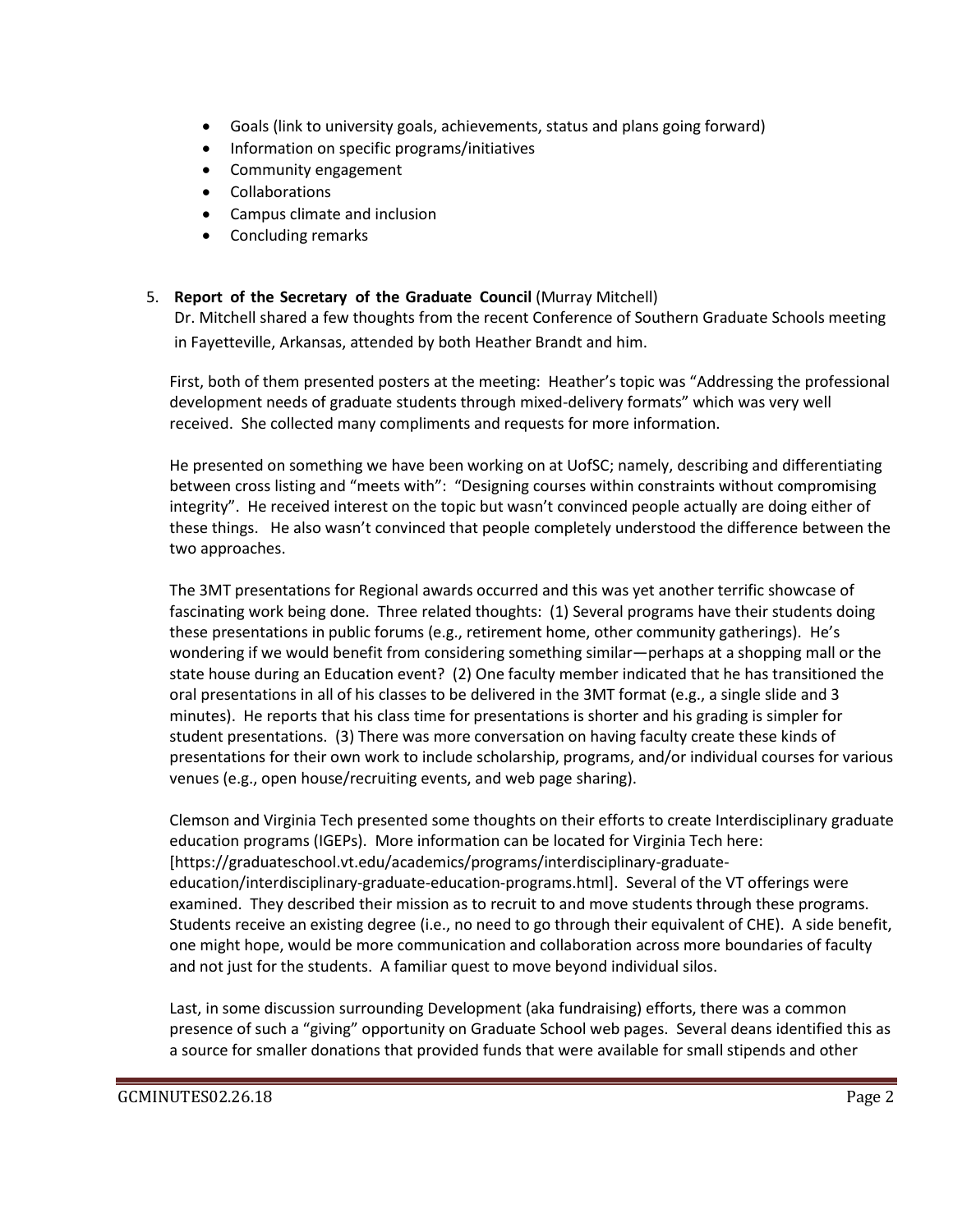smaller expenses. Connecting with the main Development Office professionals was important to keep them abreast of what exciting things are going on in Graduate Education to have an increased opportunity for being visible to potential donors of larger gifts to the institution.

#### 6. **Report on Professional Development** (Heather Brandt)

Dr. Brandt shared that the Graduate Civics Scholars program will be starting its fourth cohort this fall. They have 17 applicants across 10 different departments of programs this year. Applications are under review and they will be sending out decisions by March  $1<sup>st</sup>$ .

Presidential Fellowship reviews are underway. The deadline for Round 2 was February 16<sup>th</sup>. They will be meeting this week to discuss. They have received close to 60 total applicants for the pool. The third deadline for Round 3 is Friday, March  $9^{th}$ . This year they will give out 10 awards, fewer than previous years. Just in case someone denies or refuses the offer, another offer will be made immediately to someone else to make sure that all slots are filled.

A discussion ensued as to why the number of awards decreased from previous years. Funding was cut for this year; so, there are fewer funds with which to work.

The Bridge Humanities Corp will be starting its third year. The announcement will be made on social media and on the Graduate School's website. Please watch out for the announcement email if you are a graduate director or faculty in one of the Humanities programs. These applications are due in mid-April with decisions to be made by the first of May.

The Council of Graduate School (CGS) PhD Career Pathways Program that we are a part of is the student survey. It is in the field right now. If you are a part of that survey and want to know which of your students have not yet responded, please send her an email. The current response rate right now is at 13% which is very, very low. These students have been sent reminders with the next personalized reminder will be going out this Thursday. We are trying to encourage students to respond; so, we can get some information on how we might improve their doctoral experience.

Discover USC is coming up on April 20 at the Convention Center. The deadline for student abstracts submission is this Friday, March 2<sup>nd</sup>. The deadline for reviewers, volunteers, etc. is March 30<sup>th</sup>.

On Friday of this week, they will offer a Resume and CV workshop--their number one requested seminar for graduate students. A total of 40 slots are being offered with 8 people registered right now.

Graduate Student Appreciation Week is April 2 through April 6. There will be lots of programs with lots of fun prizes and a prize wheel. They will also offer some mental health related programming in conjunction with the Graduate Student Association.

- 7. **Report of the Graduate Student Association Representative** (Matthew Owens) No report.
- 8. **Report of the Academic Policy and Practices Committee** (Maryah Fram) No report.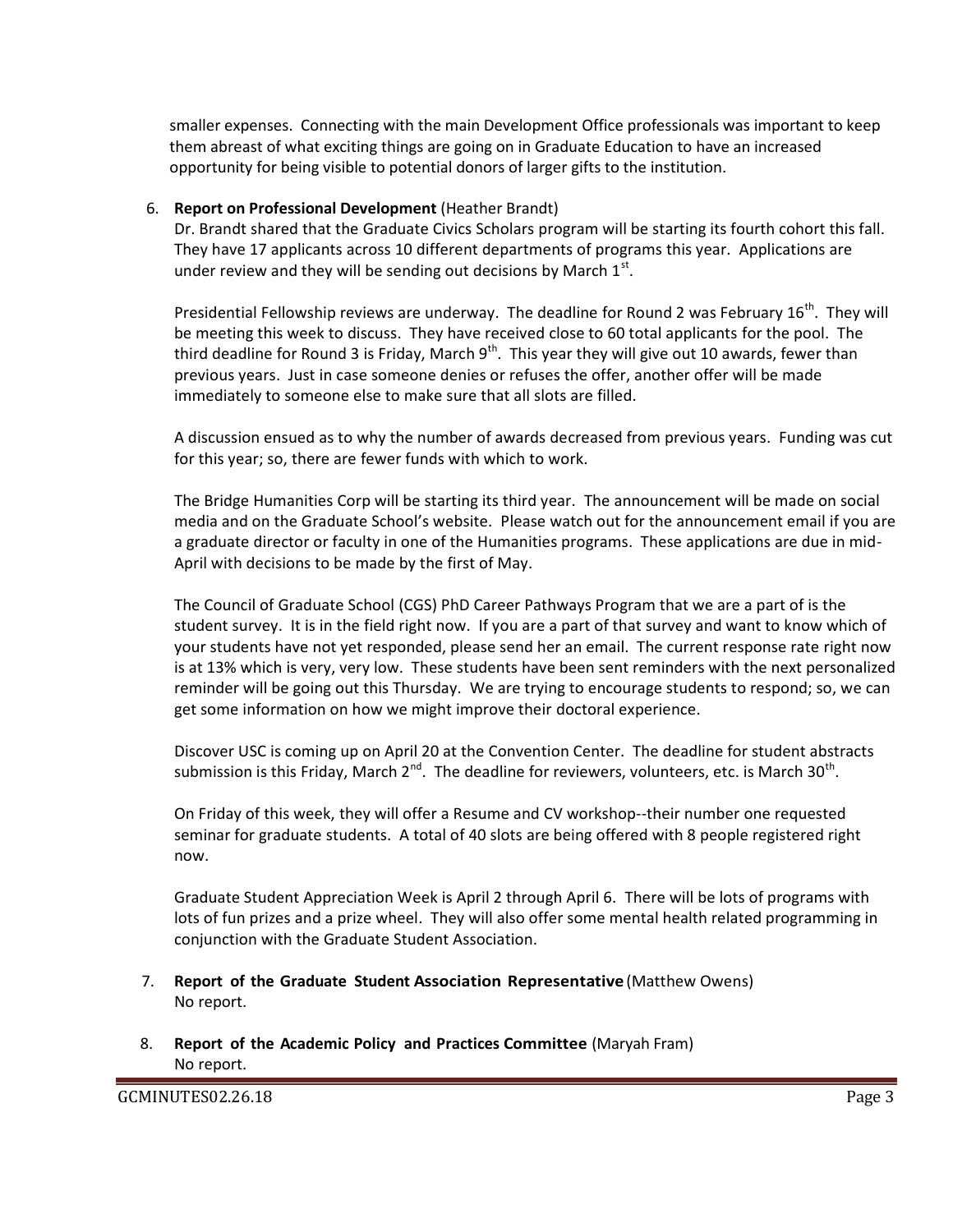9. **Report of the 500/600 Level Courses, Distributed Learning and Special Topics Courses** (Murray Mitchell)

This report is presented to Council for informational purposes only; no action is necessary.

### **500/600 Level Courses**

- **EDEX 581** (3) Teaching Reading in the Content Area to Adolescents with Reading Disabilities (Course Change Proposal; Fall 2019).
- **CRJU 558** (3) Crime Over the Life Course (New Course Proposal; Fall 2018)
- **PHYS 542** (4) Advanced Experimental Physics II (New Course Proposal; Fall 2019)
- **POLI 542** (3) Research in Language Conflict and Language Rights (New Course Proposal, Cross list with LING 542; Fall 2018).

### **Distributed Learning Proposals**

None at this time

### **Special Topics Courses**

**EDUC 632** (3) Promoting School Success in Homeless and other High Risk Students. (Spring 2018) **EDUC 633** (3) Teaching Student Centered Mathematics in Grades K-8 (Spring 2018) **ENHS 592** (3) Oceans and Human Health: An Ecosystem and Public Health Perspective (Spring 2018) **ENHS 793** (3) Environmental Nanoscience Laboratory (Spring 2018) **HSPM 791** (3) Comparative Health System-Case Study in India (Summer 2018) **HSPM 791** (3) Taiwan's Health System in Transition (Summer 2018) **IBUS 790** (3) Business Anthropology (Spring 2018) **IBUS 790** (3) Economic Development: Strategies and Institutions (Spring 2018) **IBUS 790** (3) The Business Case for Services Offshoring (Spring 2018) **MUSC 776** (3) Current Readings and Research in Piano Pedagogy (Fall 2018) **MUSC 787** (3) Research Methods in Music (Fall 2018) **PHYT 777** (3) Health Promotion & Wellness in Physical Therapy (Summer 2018)

#### 10. **Associate Graduate Faculty Nominations** (Murray Mitchell)

| Name:       | Yasha Jones Becton (EdD)    |
|-------------|-----------------------------|
| Department: | Curriculum and Instruction  |
| Term:       | Spring 2018 - Spring 2024   |
| Name:       | Jennifer R. O'Neill (PhD)   |
| Department: | Exercise Science            |
| Term:       | Spring $2018 -$ Spring 2024 |
| Name:       | Raymond W. Thompson (PhD)   |
| Department: | <b>Exercise Science</b>     |
| Term:       | Spring 2018 - Spring 2024   |

#### *These nominations received unanimous support by the Graduate Council.*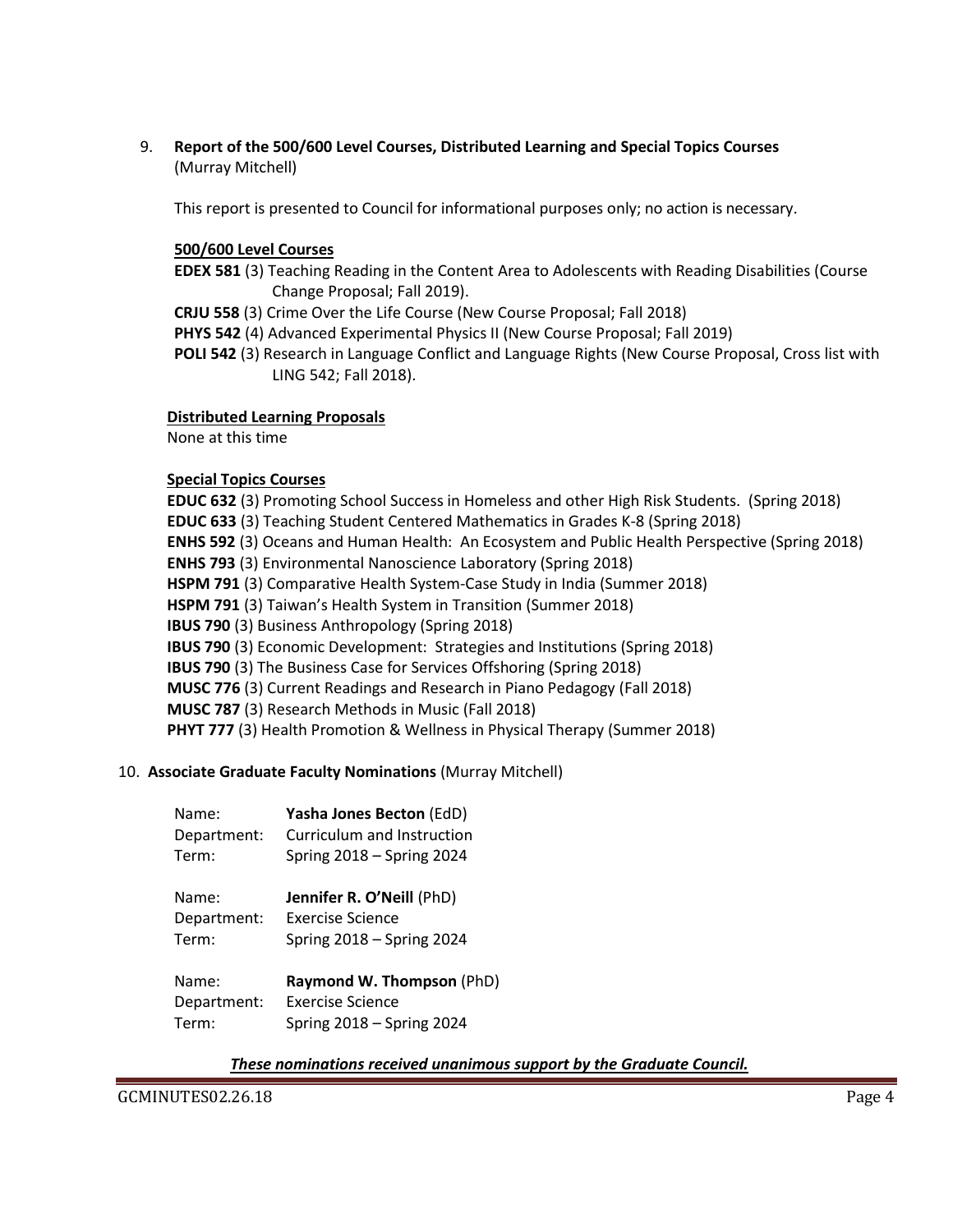## 11. **Fellowships and Scholarships Committee** (Scott White)

No report.

### 12. **Report of Science, Math, and Related Professional Programs Committee** (Rick Creswick)

Below is a list of proposals reviewed by the Committee. Each curricular action can be viewed at this Public Agenda review site:

### <https://www.sc.edu/programproposal/agenda/?id=41&code=GCO>

At this Public Agenda link, the individual proposals are not live-linked, but agenda items are listed in alphabetical order. To view the full proposals, GC members and Committee Chairs still need to go to the Committee Review site, and filter for "Committees", then for the "Committee" called "Added to Grad Council agenda."

- **BMSC Major / Degree Program**, PhD in Biomedical Sciences, Medicine, Change to Existing Program: Fall 2019
- **ENHS 796** (3) Introduction to Nanoanalytics, Public Health, NCP: Spring 2018
- **EPID 802** (3) Epidemiologic Methods III, Public Health, CCP: Fall 2019
- **HPEB Academic Certificate**, Graduate Certificate in Health Communication, Public Health, Change to Existing Program: Fall 2019
- **HPEB 811** (3) Advanced Public Health Communication: Theory and Methods, Public Health, NCP: Spring 2018
- **NPSY Academic Certificate**, Certificate of Graduate Study in Psychiatric Rehabilitation, Medicine, Change to Existing Program: Fall 2019

### *These proposals were unanimously approved by Graduate Council.*

### 13. **Report of the Humanities, Social Sciences, Education, and Related Professional Programs Committee** (Cathy Brant)

Below is a list of proposals reviewed by the Committee. Each curricular action can be viewed at this Public Agenda review site:

<https://www.sc.edu/programproposal/agenda/?id=41&code=GCO>

At this Public Agenda link, the individual proposals are not live-linked, but agenda items are listed in alphabetical order. To view the full proposals, GC members and Committee Chairs still need to go to the Committee Review site, and filter for "Committees", then for the "Committee" called "Added to Grad Council agenda."

- **ATEP 701** (3) Principles of Evidenced-Based Medicine, Public Health, NCP: Spring 2018
- **ATEP 712** (2) Clinical Experiences in Athletic Training II, Public Health, NCP: Spring 2018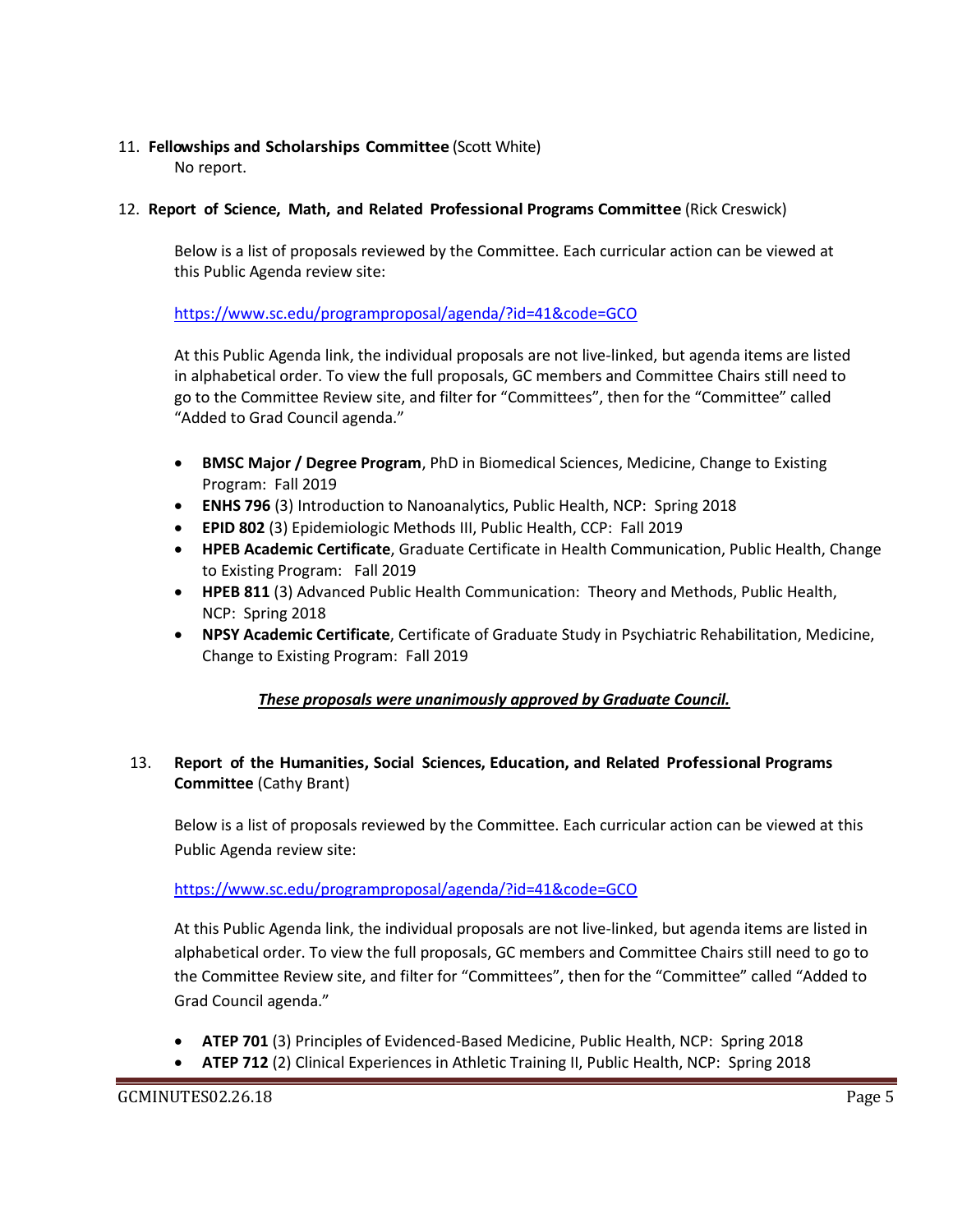- **ATEP 713** (2) Clinical Experiences in Athletic Training III, Public Health, NCP: Spring 2018
- **ATEP 730** (3) Behavioral Health and Wellness, Public Health, NCP: Spring 2018
- **GEOG Major / Degree Program**, MS in Geography, Arts and Sciences, Change to Existing Program: Fall 2018
- **GEOG Major / Degree Program**, PhD in Geography, Arts and Sciences, Change to Existing Program: Fall 2018
- **GEOG Major / Degree Program**, MA in Geography, Arts and Sciences, Change to Existing Program: Fall 2018
- **INTE Major / Degree Program,** Teaching and Learning, PH.D., Education, Change to Existing Program: Fall 2019
- **SLIS Major / Degree Program,** Master of Library and Information Science, Information & Communications, CCP: Fall 2018

### *These proposals were unanimously approved by Graduate Council.*

- 14. **Report of the Grievances, Appeals and Petitions Committee** (Swann Adams) No report.
- 15. **Other Committee Reports** No report.

### 16. **Old Business**

Dr. Mitchell apologized that he still needs to solicit two additional people to work with Drs. Cathy Brant and Maryah Fram to form an Ad Hoc committee to come up with alternative phrasing of the transfer/shared credits piece of the policy.

#### 17**. New Business**

At the meeting last week with the Associate/Assistant Deans Council, they discussed having a meeting with the graduate directors on April 10th, 3:00 p.m., with the theme being "End of Program Issues". Some items to be discussed include:

- Z- Status/Special Enrollment Requirements
- Registration
- Early Clearance Criteria
- Incompletes
- Possible exceptions
- Differentiation between attending commencement and receiving a diploma
- Internships
- Timing of application to graduate
- Semester end requirements
- Enrollment in semester of graduation (with possibilities for extenuating circumstances)